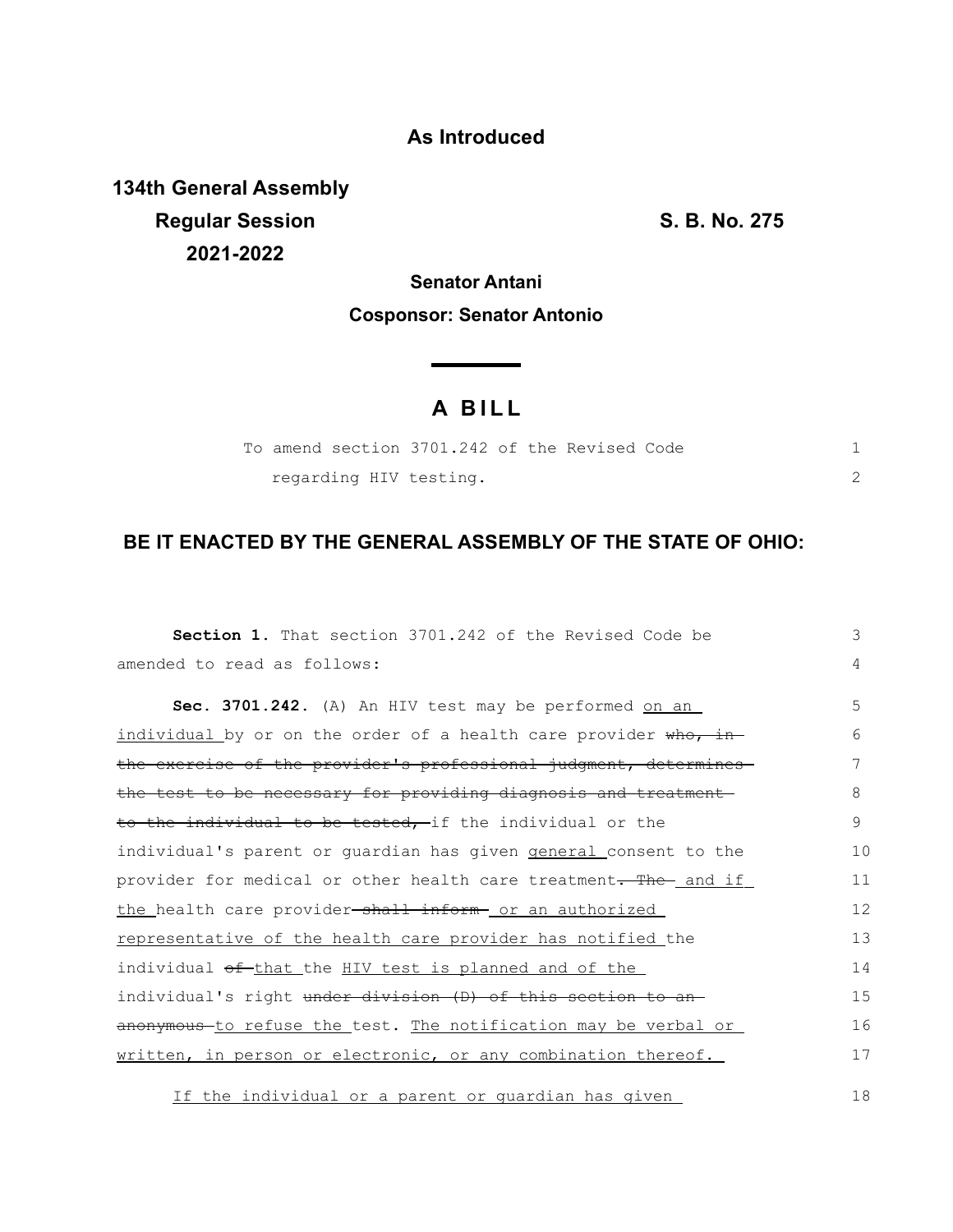| general consent for care, no additional consent is required for  | 19 |
|------------------------------------------------------------------|----|
| HIV testing so long as notice of the test and the right to       | 20 |
| refuse was provided in accordance with this section.             | 21 |
| If an individual refuses the test, it shall be noted in          | 22 |
| the individual's medical record.                                 | 23 |
| (B) A minor may consent to be given an HIV test. The             | 24 |
| consent is not subject to disaffirmance because of minority. The | 25 |
| parents or quardian of a minor giving consent under this         | 26 |
| division are not liable for payment and shall not be charged for | 27 |
| an HIV test given to the minor without the consent of a parent   | 28 |
| or the quardian.                                                 | 29 |
| (C) The health care provider ordering an HIV test shall          | 30 |
| provide post-test counseling for an individual who receives an   | 31 |
| HIV-positive test result. The director of health may adopt rules | 32 |
| in accordance with Chapter 119. of the Revised Code specifying   | 33 |
| the information to be provided in post-test counseling.          | 34 |
| (D) An individual shall have the right to an anonymous           | 35 |
| test. A health care facility or health care provider that does   | 36 |
| not provide anonymous testing shall refer an individual          | 37 |
| requesting an anonymous test to a site where it is available.    | 38 |
| (E) Divisions (B) to (D) of this section do not apply to         | 39 |
| the performance of an HIV test in any of the following           | 40 |
| circumstances:                                                   | 41 |
| (1) When the test is performed in a medical emergency by a       | 42 |
| nurse or physician and the test results are medically necessary  | 43 |
| to avoid or minimize an immediate danger to the health or safety | 44 |
| of the individual to be tested or another individual, except     | 45 |
| that post-test counseling shall be given to the individual if    | 46 |
| the individual receives an HIV-positive test result;             | 47 |